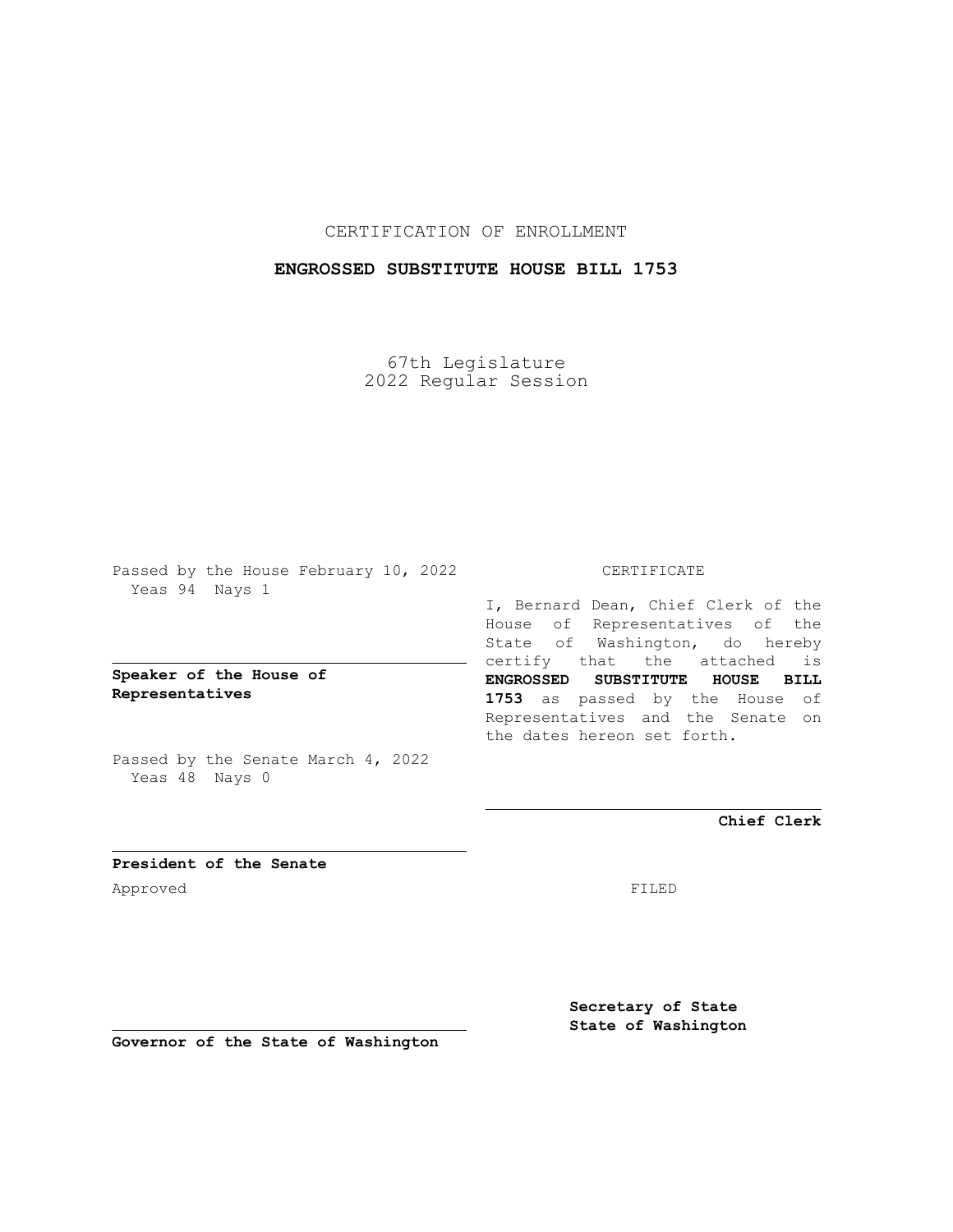## **ENGROSSED SUBSTITUTE HOUSE BILL 1753**

Passed Legislature - 2022 Regular Session

**State of Washington 67th Legislature 2022 Regular Session**

**By** House Environment & Energy (originally sponsored by Representatives Lekanoff, Fitzgibbon, Valdez, Bateman, Ramel, Sullivan, Simmons, Ormsby, and Young; by request of Office of the Governor)

READ FIRST TIME 01/31/22.

1 AN ACT Relating to tribal consultation regarding the use of 2 certain funding authorized by the climate commitment act; amending 3 RCW 70A.65.250; reenacting and amending RCW 43.376.020; and adding a 4 new section to chapter 70A.65 RCW.

5 BE IT ENACTED BY THE LEGISLATURE OF THE STATE OF WASHINGTON:

6 NEW SECTION. **Sec. 1.** A new section is added to chapter 70A.65 7 RCW to read as follows:

 (1) Agencies that allocate funding or administer grant programs appropriated from the climate investment account created in RCW 70A.65.250, the climate commitment account created in RCW 70A.65.260, and the natural climate solutions account created in RCW 70A.65.270 must offer early, meaningful, and individual consultation with any affected federally recognized tribe on all funding decisions and funding programs that may impact tribal resources, including tribal cultural resources, archaeological sites, sacred sites, fisheries, or other rights and interests in tribal lands and lands within which a tribe or tribes possess rights reserved or protected by federal treaty, statute, or executive order. The consultation is independent 19 of, and in addition to, any public participation process required by federal or state law, or by a federal or state agency, including the requirements of Executive Order 21-02 related to archaeological and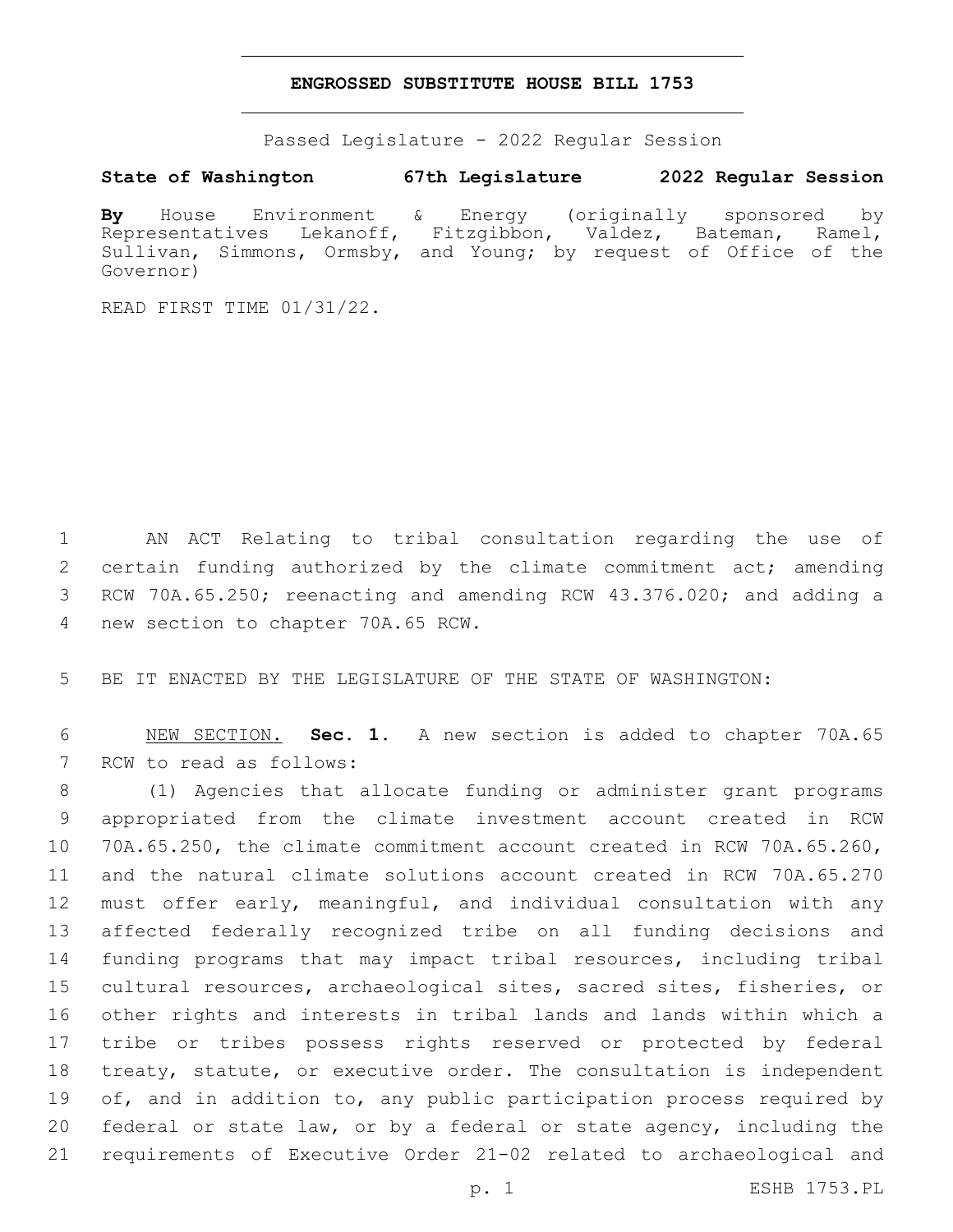cultural resources, and regardless of whether the agency receives a request for consultation from a federally recognized tribe. The goal of the consultation process is to identify tribal resources or rights potentially affected by the funding decisions and funding programs, assess their effects, and seek ways to avoid, minimize, or mitigate any adverse effects on tribal resources or rights.6

 (2) At the earliest possible date prior to submittal of an application, applicants for funding from the accounts created in RCW 70A.65.250, 70A.65.260, and 70A.65.270 shall engage in a preapplication process with all affected federally recognized tribes 11 within the project area.

 (a) The preapplication process must include the applicant notifying the department of archaeology and historic preservation, the department of fish and wildlife, and all affected federally recognized tribes within the project area. The notification must include geographical location, detailed scope of the proposed project, preliminary application details available to federal, state, or local governmental jurisdictions, and all publicly available 19 materials, including public funding sources.

 (b) The applicant must also offer to discuss the project with the department of archaeology and historic preservation, the department of fish and wildlife, and all affected federally recognized tribes within the project area. Discussions may include the project's impact to tribal resources, including tribal cultural resources, 25 archaeological sites, sacred sites, fisheries, or other rights and interests in tribal lands and lands within which a tribe or tribes possess rights reserved or protected by federal treaty, statute, or 28 executive order.

 (c) All affected federally recognized tribes may submit to the appropriate agency or agencies a summary of tribal issues, questions, concerns, or other statements regarding the project, which must become part of the official application file. The summary does not limit what issues affected federally recognized tribes may raise in the consultation process identified in subsections (1), (3) through  $(7)$ , and  $(9)$  of this section.

 (d) The notification and offer to initiate discussion must be documented with the application when it is filed, and a copy of the application must be delivered to the department of archaeology and historic preservation, the department of fish and wildlife, and to the affected federally recognized tribe or tribes. If the discussions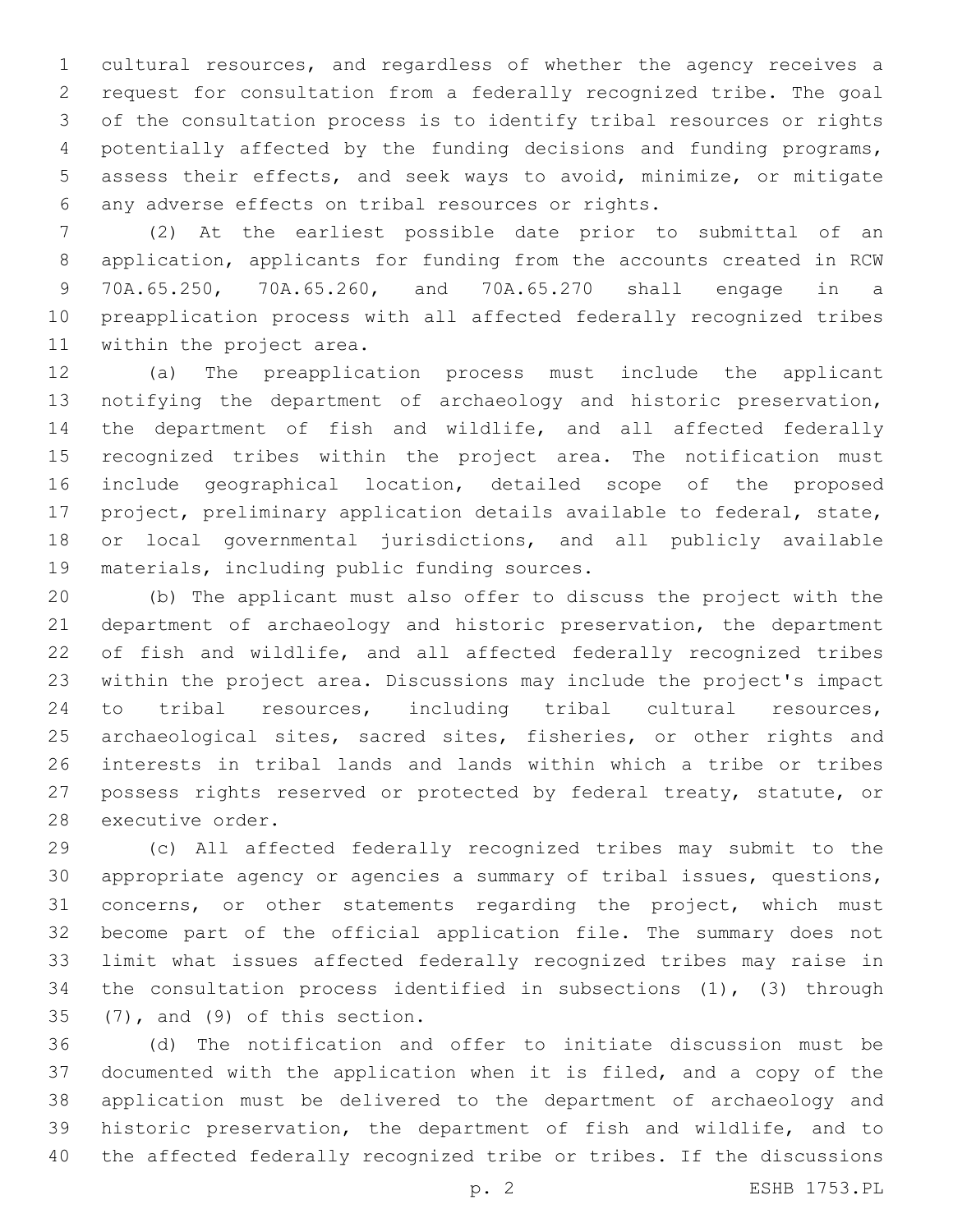pursuant to (b) of this subsection do not occur, the applicant must document the reason why the discussion or discussions did not occur.

 (e) Nothing in this section may be interpreted to require the disclosure of information that is exempt from disclosure pursuant to RCW 42.56.300 or federal law, including section 304 of the national historic preservation act of 1966. Any information that is exempt from disclosure pursuant to RCW 42.56.300 or federal law, including section 304 of the national historic preservation act of 1966, shall 9 not become part of the official application file.

 (3) If any funding decision, program, project, or activity that may impact tribal resources, including tribal cultural resources, archaeological sites, sacred sites, fisheries, or other rights and interests in tribal lands and lands within which a tribe or tribes possess rights reserved by federal treaty, statute, or executive order is funded from the accounts created in RCW 70A.65.250, 70A.65.260, and 70A.65.270 without such a consultation with an affected federally recognized tribe, the affected federally recognized tribe may request that all further action on the decision, program, project, or activity cease until meaningful consultation is completed. Upon receipt of such a request by an agency or agencies with the authority to allocate funding or administer grant programs from the accounts listed in subsection (1) of this section in support of the proposed project, further action by the agency or agencies on any decision, program, project, or activity that would result in significant physical disturbance of the tribal resource or resources described in this subsection must cease until the consultation has 27 been completed.

 (4) Upon completion of agency and tribal consultation, an affected federally recognized tribe may request a formal review of the consultation by submitting a request to the governor's office of Indian affairs and notifying the appropriate agencies and the department of archaeology and historic preservation. The state agencies and tribe must meet to initiate discussion within no more than 20 days of the request. This consultation must be offered and conducted separately with each affected federally recognized tribe, unless the tribes agree to conduct a joint consultation with the 37 state.

 (5) After the state agencies and tribe or tribes have conducted a formal review under subsection (4) of this section, an affected federally recognized tribe or state agency may request that the

p. 3 ESHB 1753.PL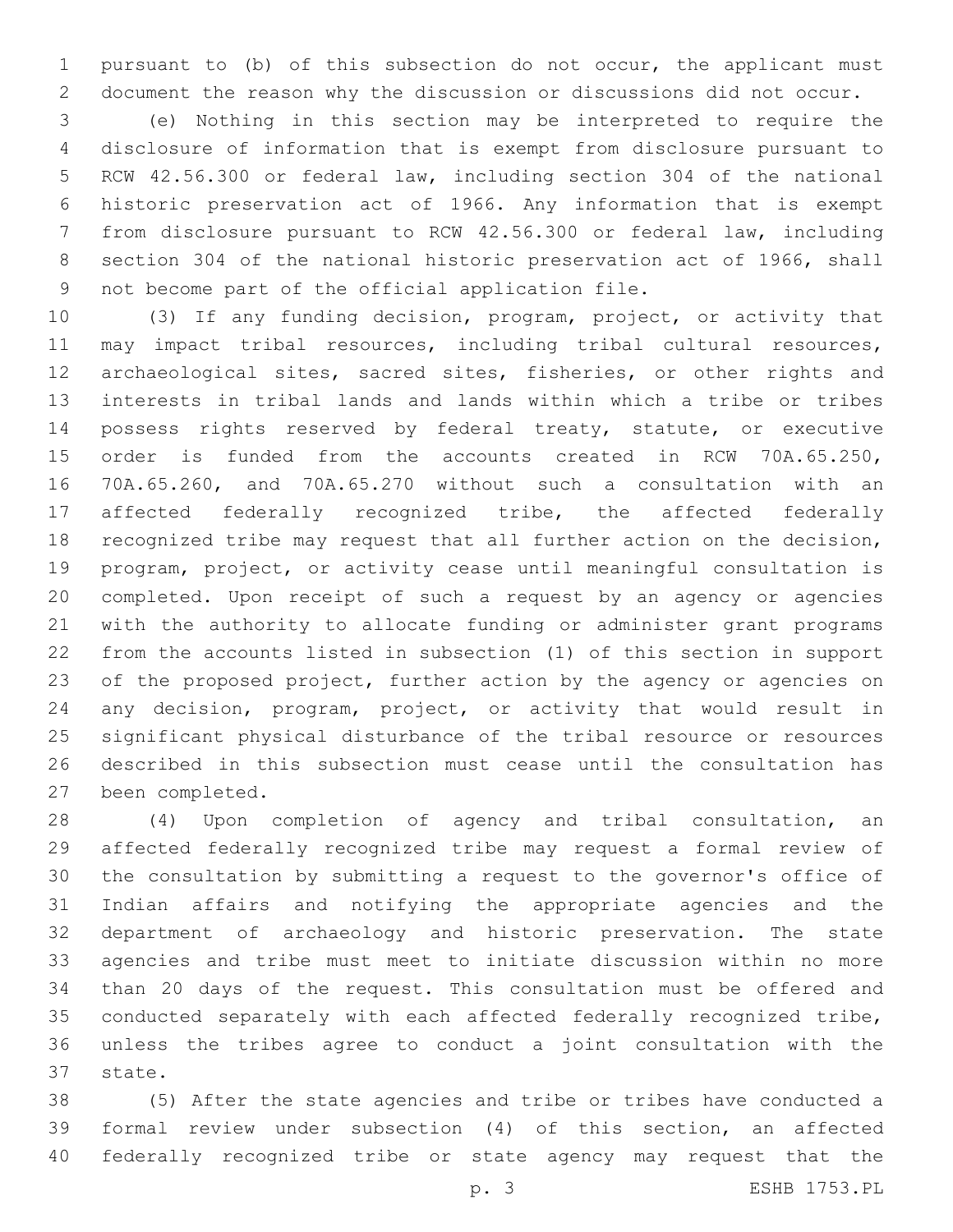governor and an elected tribal leader or leaders of a federally recognized tribal government meet to formally consider the recommendations from the parties. If requested, this meeting must occur within 30 days of the request, except that a federally recognized tribe may choose to opt out of the meeting. This timeline may be extended by mutual agreement between the governor and the 7 tribal leaders.

 (6) After the meeting identified in subsection (5) of this section has occurred, the governor or an elected tribal leader of a federally recognized tribe may call for the state and tribe or tribes to enter into formal mediation, except that a federally recognized tribe may choose to opt out of the mediation. If entered into, the mediation must be conducted as a government-to-government proceeding, with each sovereign government retaining their right to a final decision that meets their separate obligations and interests. Mediators must be jointly selected by the parties to the mediation. An agreement between the governor and a tribal leader or leaders resulting from the mediation is formally recognized and binding on the signatory parties. Absent an agreement, participation in mediation does not preclude any additional steps that any party can initiate, including legal review, to resolve a continuing 22 disagreement.

 (7) During the proceedings outlined in subsections (4) through (6) of this section, the agency or agencies with the authority to allocate funding or administer grant programs from the accounts listed in subsection (1) of this section in support of the proposed project may not approve or release funding, or make other formal decisions, including permitting, that advance the proposed project 29 except where required by law.

 (8) By June 30, 2023, the governor's office of Indian affairs, in coordination with the department of archaeology and historic preservation and federally recognized tribes, shall develop a state agency tribal consultation process, including best practices for early, meaningful, and effective consultation, early notification and engagement by applicants with federally recognized tribes as a part of the preapplication process in subsection (2) of this section, and protocols for communication and collaboration with federally recognized tribes. The consultation process developed under this section must be periodically reviewed and updated in coordination with federally recognized tribes. The governor's office of Indian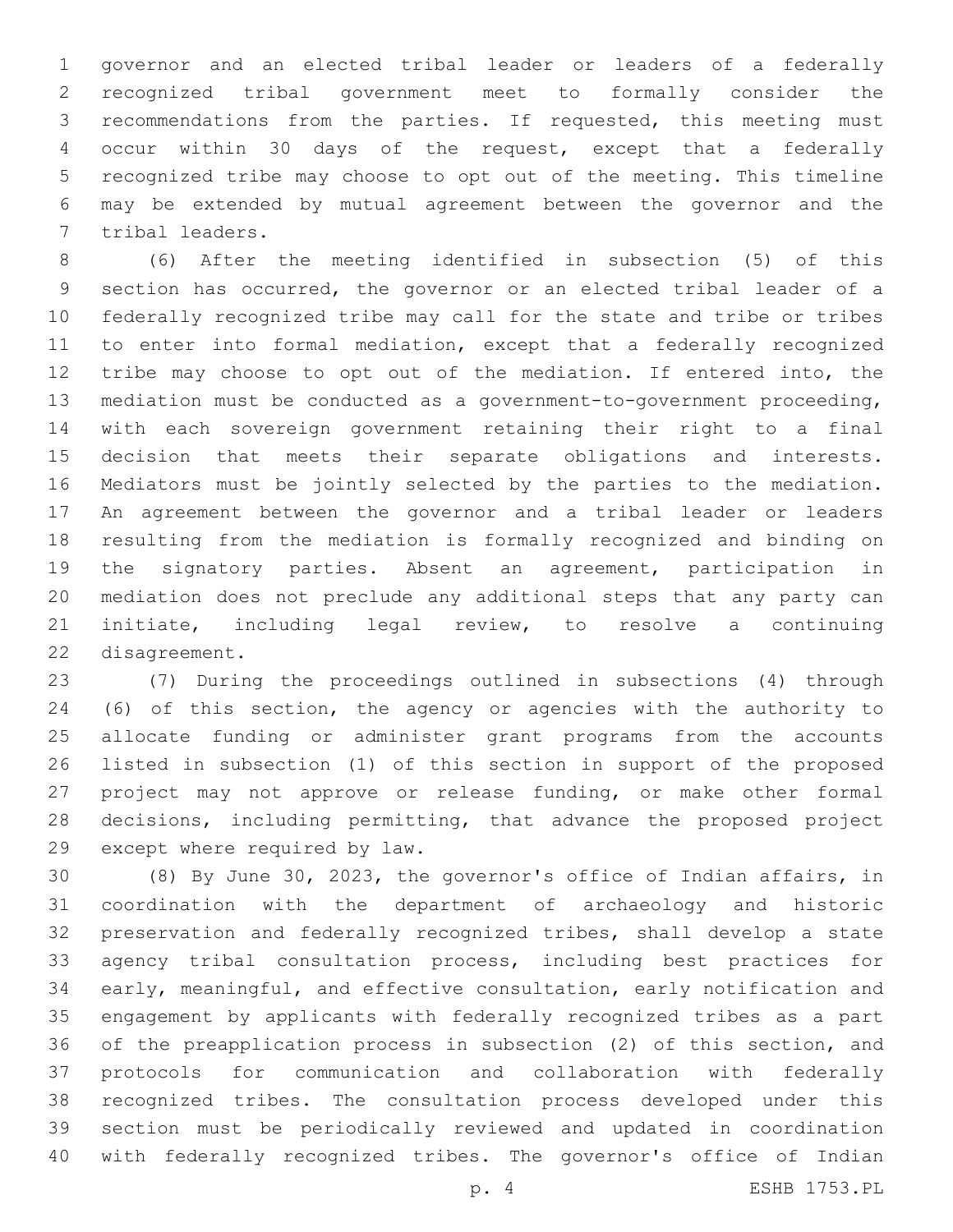affairs must provide training and other technical assistance to state agencies, as they implement the required consultation. Notwithstanding the governor's office of Indian affairs' ongoing work pursuant to this subsection, the provisions of subsections (1) through (7) and (9) of this section become effective as of the 6 effective date of this section.

 (9) The requirements of this section apply to local governments 8 that receive funding from the accounts created in RCW 70A.65.250, 70A.65.260, and 70A.65.270, where that funding is disbursed to project and program applicants. Where requested, the governor's office of Indian affairs must provide training and other technical assistance to local government agencies as they implement the 13 consultation requirements of this section.

 (10) Any agency subject to or implementing this section may adopt rules in furtherance of its duties under this section.

 (11) Subject to the availability of amounts appropriated for this specific purpose, the department must establish a tribal capacity grant program to provide funding to federally recognized tribes for 19 the costs of implementing this section.

 **Sec. 2.** RCW 70A.65.250 and 2021 c 316 s 28 are each amended to 21 read as follows:

 (1)(a) The climate investment account is created in the state treasury. Except as otherwise provided in chapter 316, Laws of 2021, all receipts from the auction of allowances authorized in this chapter must be deposited into the account. Moneys in the account may 26 be spent only after appropriation.

 (b) Projects or activities funded from the account must meet high labor standards, including family sustaining wages, providing benefits including health care and employer-contributed retirement plans, career development opportunities, and maximize access to economic benefits from such projects for local workers and diverse businesses. Each contracting entity's proposal must be reviewed for equity and opportunity improvement efforts, including: (i) Employer paid sick leave programs; (ii) pay practices in relation to living wage indicators such as the federal poverty level; (iii) efforts to evaluate pay equity based on gender identity, race, and other protected status under Washington law; (iv) facilitating career development opportunities, such as apprenticeship programs, internships, job-shadowing, and on-the-job training; and (v)

p. 5 ESHB 1753.PL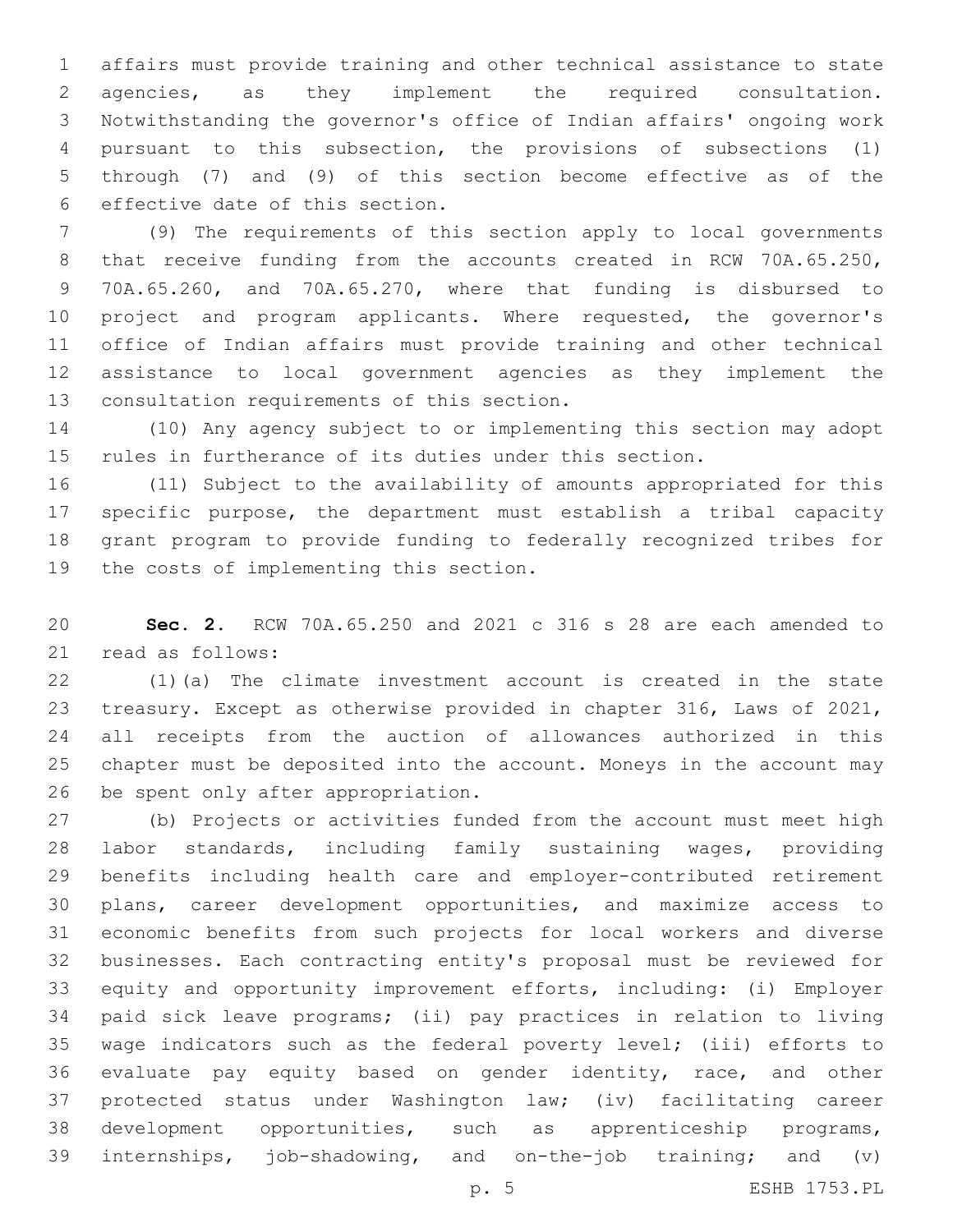employment assistance and employment barriers for justice affected 2 individuals.

 (2) Moneys in the account may be used only for projects and programs that achieve the purposes of the greenhouse gas emissions cap and invest program established under this chapter and for tribal capacity grants under section 1 of this act. Moneys in the account as described in this subsection must first be appropriated for the administration of the requirements of this chapter, in an amount not to exceed five percent of the total receipt of funds from allowance auction proceeds under this chapter. Beginning July 1, 2024, and annually thereafter, the state treasurer shall distribute funds in 12 the account that exceed the amounts appropriated for the purposes of 13 this subsection (2) as follows:

 (a) Seventy-five percent of the moneys to the climate commitment 15 account created in RCW 70A.65.260; and

 (b) Twenty-five percent of the moneys to the natural climate 17 solutions account created in RCW 70A.65.270.

 (3) The allocations specified in subsection (2)(a) and (b) of this section must be reviewed by the legislature on a biennial basis based on the changing needs of the state in meeting its clean economy and greenhouse gas reduction goals in a timely, economically 22 advantageous, and equitable manner.

 **Sec. 3.** RCW 43.376.020 and 2021 c 316 s 40 and 2021 c 314 s 23 are each reenacted and amended to read as follows:

 In establishing a government-to-government relationship with 26 Indian tribes, state agencies must:

 (1) Make reasonable efforts to collaborate with Indian tribes in the development of policies, agreements, and program implementation that directly affect Indian tribes and develop a consultation process that is used by the agency for issues involving specific Indian tribes. Covered agencies, as defined in RCW 70A.02.010, subject to the requirements of chapter 70A.02 RCW, must offer consultation with Indian tribes on the actions specified in RCW 70A.02.100. State 34 agencies described in ((section 6 of this act)) section 1 of this act must offer consultation with Indian tribes on the actions specified in ((section 6 of this act)) section 1 of this act;

 (2) Designate a tribal liaison who reports directly to the head 38 of the state agency;